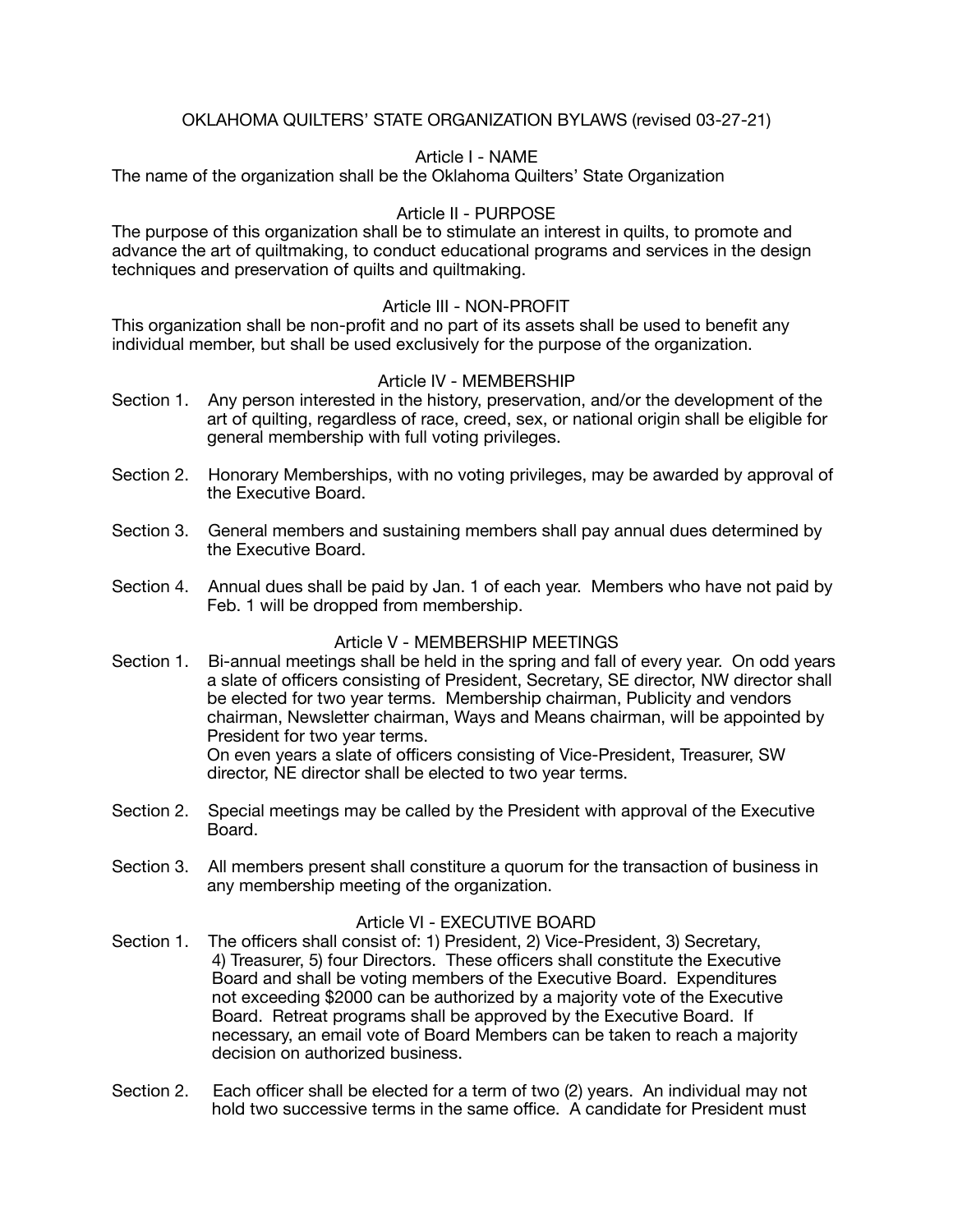have previously served on the Board for a two year period within the last six years.

Section 3. The duties of the officers shall be as follows:

 **President:** Shall preside over all general, Special and Executive board meetings and shall in conjunction with the Vice-President appoint committees necessary to the welfare of the organization and serve as ex-officio member of all committees and serve as retreat chairman for one retreat per year, or appoint a retreat chairman.

 **Vice-President:** Shall assist the President and in the absence, or request of the President, shall perform the duties of the president and be in charge of Educational Outreach and serve as chairman of the Program committee and serve as retreat chairman of one retreat per year or appoint a retreat chairman.

 **Secretary:** Shall keep an accurate record of all meetings and handle correspondence.

 **Treasurer:** Shall collect and take charge of all dues and funds made available to the organization. Shall pay all bills incurred by the orgazniation and shall keep a written account of all organizational transactions. All bills must be approved for payment by a board member. The treasurer's books shall be audited in the house at the end of the calendar year by a committee of the treasurer and at least one other member.

 **Directors:** Shall attend all Executive Board meetings and serve as advisors and assume other duties requested by the board. The Northern Directors shall act as hostess for the featured speaker of the Spring Retreat. The Southern Directors shall act as hostesses for the featured speaker of the Fall Retreat. Hostess duties include providing the featured speaker with local transportation and assist the featured speaker as needed. To achieve geographic representation, the Board of Directors will be elected from each of the four quadrants of the state with I-40 and I-35 being the dividing lines. The two Directors elected during the odd years will be from the Northwest and Southeast quadrants of the state. The two Directors elected during the even years will be from the Southwest and Northeast quadrants.

- Section 4. Two-thirds of the members of the Executive Board shall constitute a quorum for the transaction of business in Executive Board meetings of thos organization.
- Section 5. Nominations and Elections: To Achieve geographic representation of the Board, and OQSO Nominating Committee of five (5) will be appointed by the President in January. The Committee will consist of two (2) executive board members and three (3) from the general Membership. Slate of candidates will be presented to the Board at their May Board meeting and published in the Fall Newsletter. Elections will be held at the Fall Retreat. Only the names of those persons who have signified their consent to serve if elected shall be accepted for nominations to an office.
- Section 6. The newly elected officers shall assume their duties Jan. 1 following their election.
- Section 7. Vacancies: In the event a vacancy occurs in the office of President, the Vice-President shall assume the duties of that office for the remainder of that term. A vacancy occuring in any other office shall be filled by Presidential appointment with the Executive Board approval.